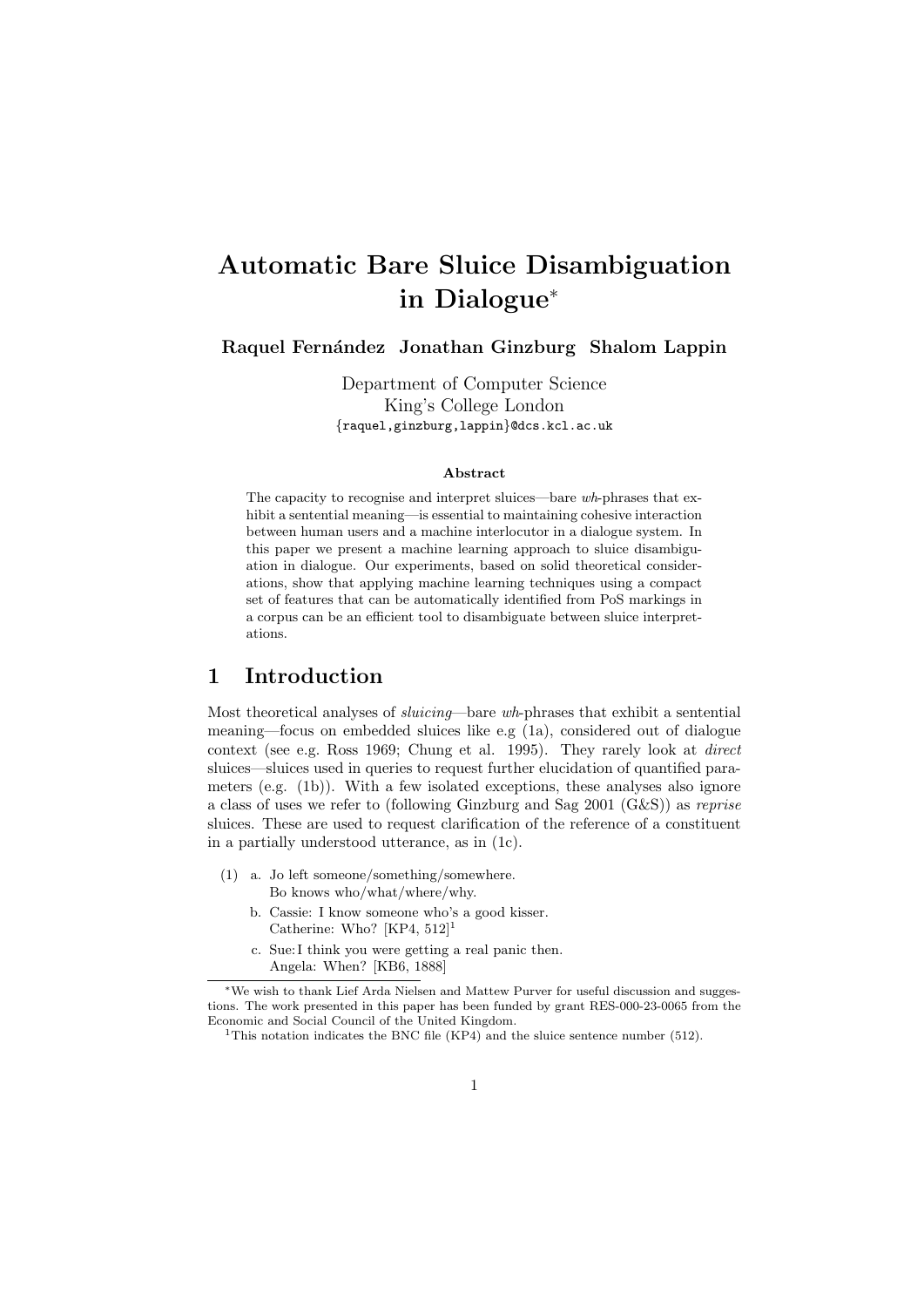Our corpus investigation shows that the combined set of direct and reprise sluices constitutes more than 75% of all sluices in the British National Corpus (BNC). In fact, they make up approximately 33% of all  $wh$ -interrogative queries in the BNC. Therefore, they represent an empirically important construction which has been understudied from both theoretical and computational perspectives.

The capacity to recognise and interpret bare sluices correctly is essential to maintaining cohesive interaction between human users and a machine interlocutor in an automated dialogue system. If a dialogue system does not assign the correct interpretation to a sluice, it will not respond correctly to the question. Consider the following example.

(2) A: A LAN support person contacted you recently. B: Who?

If A interprets who in (2) as a query for more specific information on the indefinite description "A LAN support person", then the appropriate response to B's question is to provide a proper name or identifying description. However, if A takes B to be indicating that he/she does not understand the description in this context, then A should either repeat the NP, or supply a paraphrase designed to make its meaning clear to B, such as "a technician to help with your network problem".

The next section sketches the theory underlying our study. Section 3 describes our corpus investigation of classifying sluices into interpretation classes. In section 4 we use a set of features to manually annotate a data set of sluices, and run two machine learning algorithms: SLIPPER and TiMBL, which yield similar success rates of approx. 89%. Section 5 presents a procedure for automatically annotating our data set with the features that we use with our two machine learning algorithms. When we apply the algorithms to its output both achieve a success rate of 79%. In Section 6 we compare our machine learning results with those of a simple algorithm that determines the sluice reading solely on the basis of the raw frequency counts of different interpretations for that sluice type. We finally present our conclusions and future work in Section 7.

# 2 Sluicing: Theory and Implementation

In this section we briefly introduce the theoretical framework that underlies our investigation, and provide a schematic description of SHARDS, a system which implements the basic ideas of this theory to resolve the interpretation of clausal fragments in dialogue.

### 2.1 Sluicing: A Constructional Approach

G&S provide a detailed analysis of a number of classes of non-sentential utterances (NSUs), including short answers, sluicing, and Clarification Ellipsis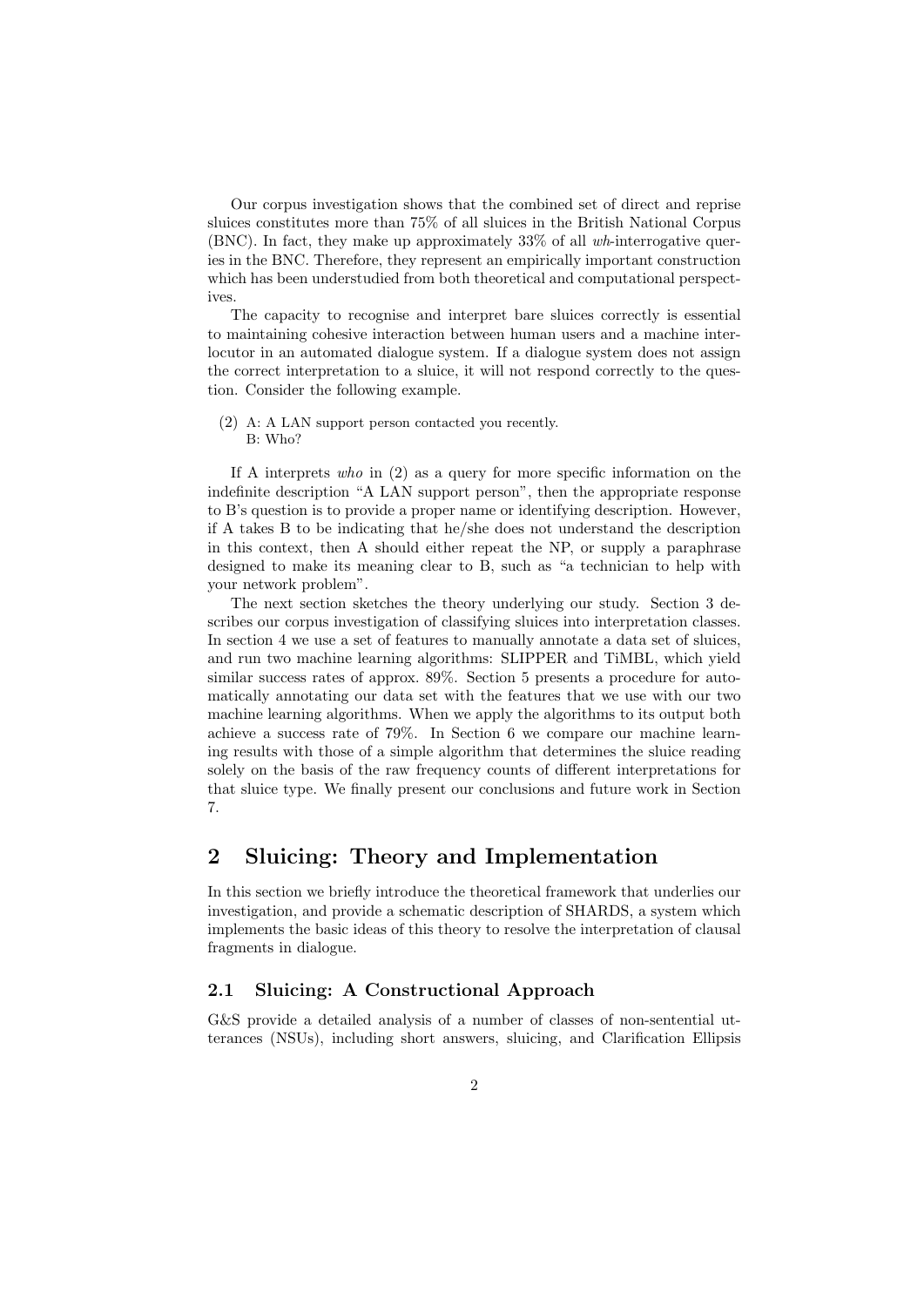(CE). The framework they develop combines the basic approach to grammatical constructions developed by Sag (1997) within Head-driven Phrase Structure Grammar (HPSG) and a theory of context in dialogue, the KOS framework (Ginzburg 1996; Ginzburg frth; Larsson 2002). The essential idea they develop is that NSUs get their main predicates from context, specifically via unification with the question that is currently *under discussion*, an entity dubbed the maximal question under discussion  $(MAX-QUD)^2$  NSU resolution is, consequently, tied to conversational topic, viz. the MAX-QUD. The resolution of NSUs, on this approach, involves one other parameter, an antecedent sub-utterance dubbed the *salient-utterance* (SAL-UTT). This plays a role similar to the role played by the parallel element in higher order unification–based approaches to ellipsis resolution (see e.g. Dalrymple et al. 1991; Pulman 1997). Intuitively, the SAL-UTT provides a partial specification of the focal (sub)utterance—it is computed as the (sub)utterance associated with the role bearing widest scope within maxqud. sal-utt is used to encode syntactic and phonological parallelism between the fragment and an antecedent which non-sentential utterances often exhibit. For instance, case matching or even identity at the level of phonological segments. As we will see in subsequent sections, many of the heuristics we develop for disambiguating sluices relate to identifying the SAL-UTT.

What determines the MAX-QUD? In the most prototypical case, the MAXqud is the content of the most recent utterance, as in short answers; the sal-utt in such a case is the sub-utterance of the wh-phrase:

(3) a. A: Who phoned?  $B: Bo (= Bo phoned).$ b. MAX-QUD:  $\lambda x. Phone(x, t)$ 

For propositional lexemes such as 'yes', 'no', and 'probably' the MAX-QUD is a polar question  $p$ ?, which is either the (content of the) most recent utterance or the most recent utterance is an assertion  $p$ <sup>3</sup>

- (4) a. A: Did Bo phone?
	- B: Yes/No/Probably  $(=$  Bo phoned/didn't phoned /probably phoned). b. A: Bo phoned.
		- B: Yes/No/Probably  $(=$  Bo phoned/didn't phoned/ probably phoned). c. MAX-QUD:  $?Phone(b, t)$

<sup>2</sup> In G&S's framework, questions are represented as semantic objects comprising a set of parameters—that is, restricted indices—and a proposition prop as in (i). This is the feature structure counterpart of the  $\lambda$ -abstract  $\lambda \pi$ (...,  $\pi$ ...). In a wh-question the PARAMS set represents the abstracted INDEX values associated with the wh-phrase(s). For a polar question the params set is empty.

| (i) | question |                                                                                  |  |
|-----|----------|----------------------------------------------------------------------------------|--|
|     | PARAMS   | $\{\pi, \}$                                                                      |  |
|     | PROP     | proposition<br><b>SIT</b><br>$\vert$ SOA $\vert$ soa $(\ldots \pi \ldots) \vert$ |  |

 $3$ There is no SAL-UTT in such cases.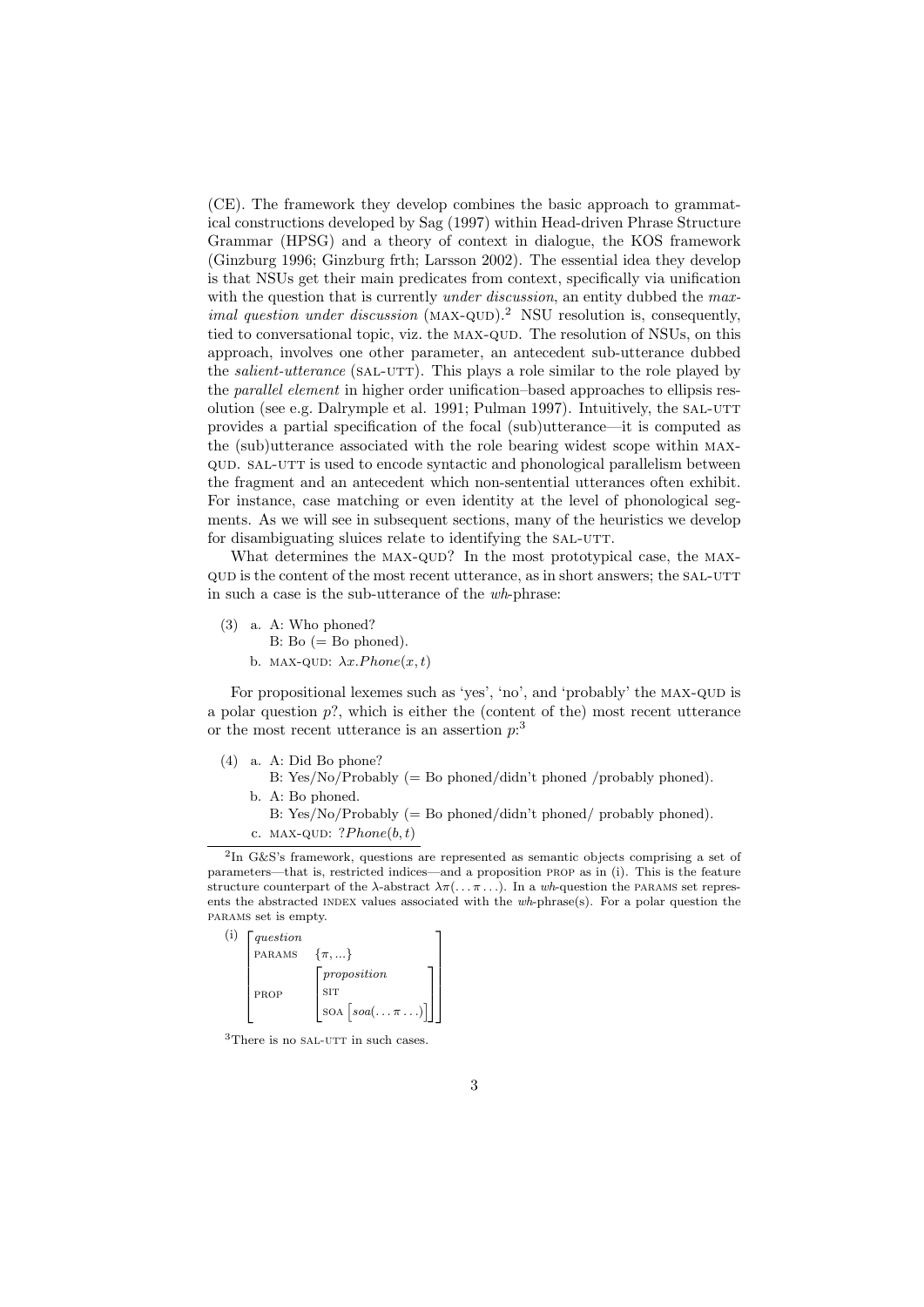A similar characterisation applies to direct sluicing, with the additional requirement that  $p$  be a quantified proposition; the SAL-UTT in such a case is the sub-utterance associated with the widest scoping quantifier:<sup>4</sup>

 $(5)$  a. A: A student phoned. B: Who? (= Which student phoned?) b. A: Did someone phone? B: Who? (= Who phoned?). c. MAX-QUD:  $?∃x.Phone(x, t)$ 

max- qud can also arise in a somewhat less 'direct' way, via a process of utterance coercion (see Ginzburg and Cooper 2001, 2004), triggered by the inability to ground (Clark 1996; Traum 1994) the previous utterance. The output of the coercion process is a question about the content of a sub-utterance which the addressee cannot resolve. This sub-utterance constitutes the sal-UTT. Such a question is the MAX-QUD for reprise sluices and CE. For instance, if the original utterance is (6a), with 'Bo' as the unresolvable sub-utterance, one possible output from the coercion operations defined by Ginzburg and Cooper  $(2004)$  is the question in  $(6b)$ :

(6) a. A: Did Bo leave? B: Who? (= Who are you asking if  $s/he$  left?) b. MAX-QUD:  $\lambda bAsk(A,?leave(b,t0))$ 

#### 2.2 Implementing the direct/reprise divide

SHARDS (Ginzburg et al. 2001; Fernández et al. frth) is an implemented system which provides a procedure for computing the interpretation of NSUs in dialogue. The system comprises two main components: an HPSG-based grammar and a resolution procedure. The grammar employed is an implemented version of the wide coverage grammar proposed by G&S and it is encoded in ProFIT (Erbach 1995). Once an elliptical sentence has been parsed, the resolution component of the system resolves its interpretation by assigning values to the MAX-QUD and SAL-UTT features of the clause on the basis of information located in a structured record of previously processed sentences stored in memory. The system currently handles short answers, direct and reprise sluices, as well as plain affirmative answers to polar questions.

SHARDS has been extended to cover several types of clarification requests and used as a part of the information-state-based dialogue system CLARIE (Purver 2004a, 2004b). In particular, CLARIE can parse and generate reprise sluices by implementing the aforementioned analysis of grounding/clarification interaction.

<sup>4</sup>Adjuncts sluices are possible even without an overt antecedent:

<sup>(</sup>i) A: John saw Mary.

B: Why?/With who?  $(= Why/With$  who did John see Mary?)

In such cases the value of SAL-UTT needs to be null—there is no antecedent quantificational NP and none of the parallelism effects that argument sluices show. (Fernández et al. frth) suggest that such cases should be analysed in a way akin to the propositional lexemes above, rather than like argument-sluices such as who or what.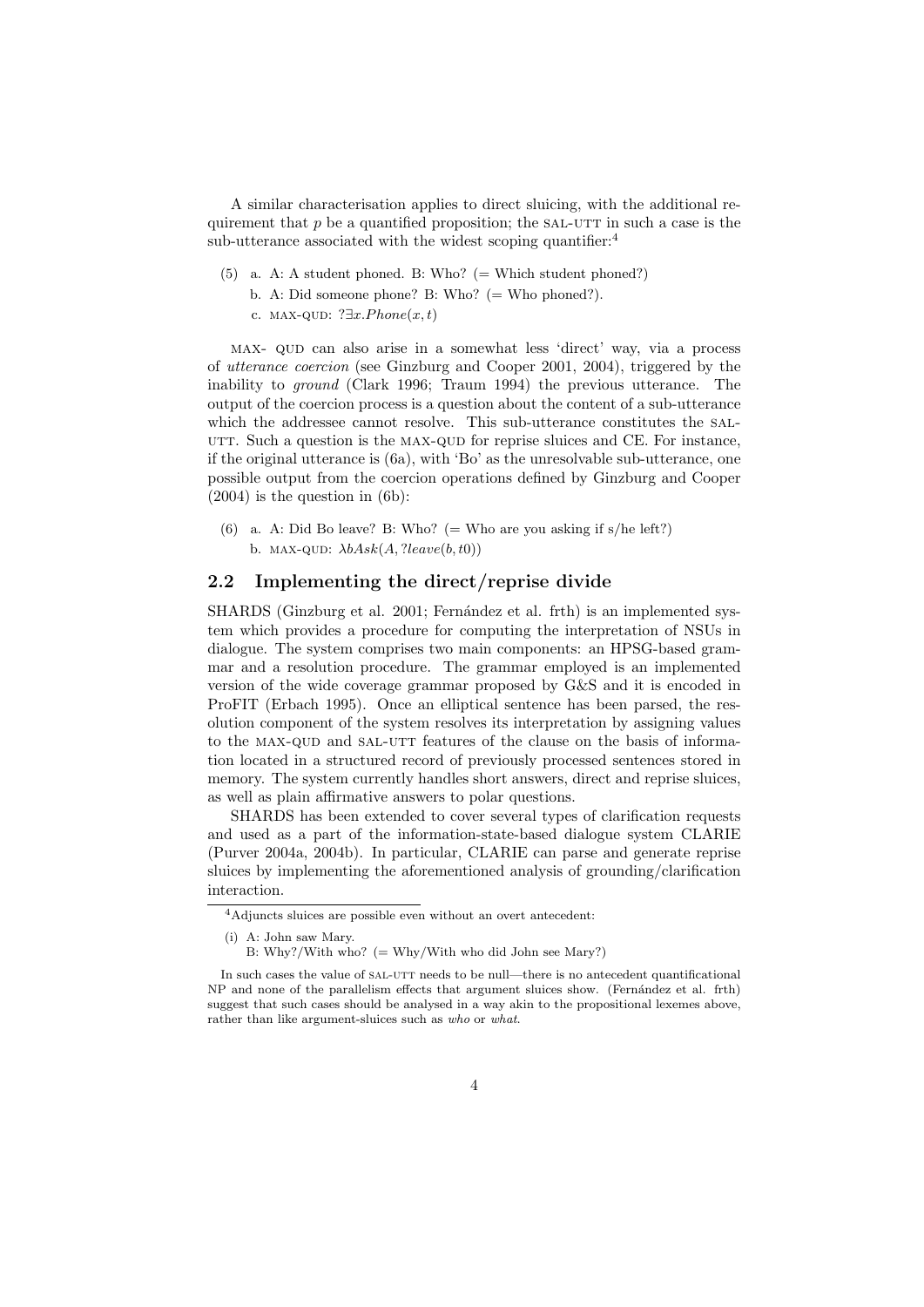# 3 Corpus Study

Our corpus-based investigation of bare sluices has been performed using the dialogue transcripts of the BNC. The corpus of bare sluices has been constructed using SCoRE (Purver 2001), a tool that allows one to search the BNC using regular expressions.

The dialogue transcripts of the BNC contain a total of 5343 sluices, whose distribution is shown in Table 1. From this total, we selected two different samples of sluices, created by arbitrarily selecting 50 sluices of each class (15 in the case of which). The first sample included all instances of bare how and bare which found, making up a total of 365 sluices. The second sample contained 50 instances of the remaining classes, making up a total of 300 sluices.

| what | why | who<br>3045 1125 491 350 | where which $N$ when how<br>160           | 107           | -50    | which<br>15 | $\rm Total$<br>5343 |
|------|-----|--------------------------|-------------------------------------------|---------------|--------|-------------|---------------------|
|      |     | $-1$                     | $\sim$ $\sim$ $\sim$ $\sim$ $\sim$ $\sim$ | $\sim$ $\sim$ | $   -$ |             |                     |

Table 1: Total of sluices in the BNC

The annotation procedure consisted of classifying the two samples of sluices according to a set of domain independent categories. The categories used, drawn from the theoretical distinctions referred to in the previous section, correspond to different sluice interpretations. The classification was done independently by 3 different annotators.

To classify the sluices in the first sample of our sub-corpus, we used the following categories:

Direct The utterer of the sluice understands the antecedent of the sluice without difficulty. The sluice queries for additional information that was explicitly or implicitly quantified away in the previous utterance.

(7) Caroline: I'm leaving this school. Lyne: When? [KP3, 538]

Reprise The utterer of the sluice cannot understand a particular aspect of the previous utterance, corresponding to one of its constituents, which the previous (or possibly not directly previous) speaker assumed as presupposed (typically a contextual parameter, except for why, where the relevant "parameter" is something like speaker intention or speaker justification).

(8) Geoffrey: What a useless fairy he was. Susan: Who? [KCT, 1753]

Clarification The sluice is used to ask for clarification of the entire preceding utterance.

(9) June: Only wanted a couple weeks. Ada: What? [KB1, 3312]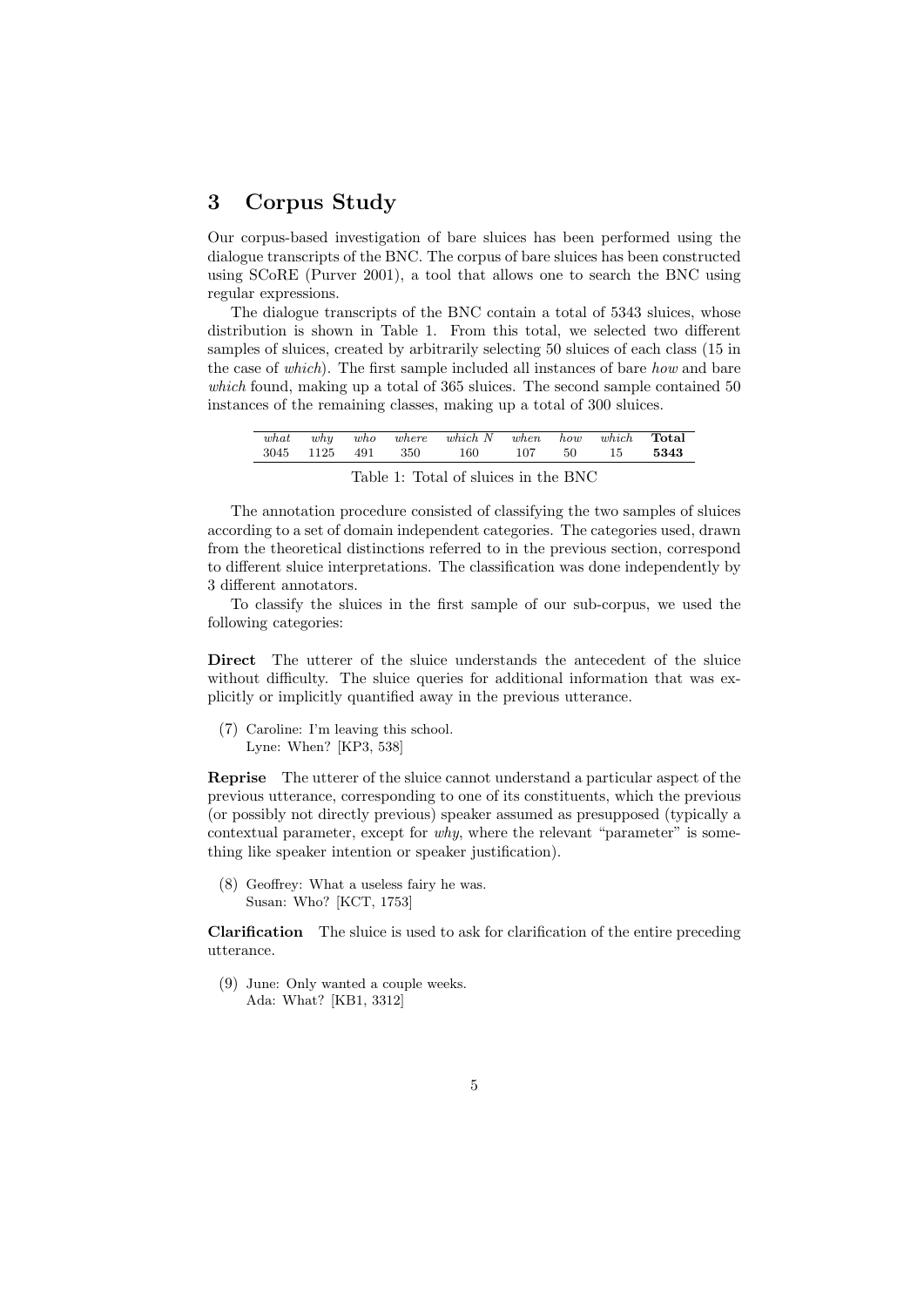Unclear It is difficult to understand what content the sluice conveys, possibly because the input is too poor to make a decision as to its resolution, as in the following example:

 $(10)$  Unknown :  $\langle$ unclear $\rangle$   $\langle$ pause $\rangle$ Josephine: Why? [KCN, 5007]

After annotating the first sample, we decided to add a new category to the above set. The sluices in the second sample were classified according to a set of five categories, including the following:

Wh-anaphor The antecedent of the sluice is a wh-phrase.

(11) Larna: We're gonna find poison apple and I know where that one is. Charlotte: Where? [KD1, 2371]

The reliability of the annotation was evaluated using the kappa coefficient  $(K)$  (Carletta 1996). The agreement on the coding of the first sample of sluices was moderate  $(K = 52)$ . Agreement on the annotation of the 2nd sample was considerably higher although still not entirely convincing  $(K = 61)$ . Two of the coders had worked more extensively with the BNC dialogue transcripts and, crucially, with the definition of the categories to be applied. Leaving the "less expert" coder out of the coder pool increases agreement very significantly:  $K = 70$  in the first sample, and  $K = 71$  in the second one.

The distribution of interpretations for each class of sluice is shown in Table 2. The distributions are presented as percentages of pairwise agreement (i.e. agreement between pairs of coders), leaving aside the unclear cases. The results of the study show that the distribution of readings is significantly different for each class of sluice.

|            | <b>First Sample</b> |     |          |          | Second Sample |     |      |
|------------|---------------------|-----|----------|----------|---------------|-----|------|
|            | dir                 | rep | cla      | dir      | rep           | cla | wh-a |
| what       | 9                   | 22  | 69       |          | 23            | 66  | 4    |
| why        | 57                  | 43  | $\Omega$ | 83       | 14            | 0   | 3    |
| who        | 24                  | 76  | 0        | $\Omega$ | 95            | 0   | 5    |
| where      | 25                  | 75  | 0        | 22       | 69            | 0   | 9    |
| when       | 67                  | 33  | 0        | 65       | 29            | 0   | 6    |
| $which\;N$ | 12                  | 88  | 0        | 20       | 80            | 0   | 0    |
| which      | 4                   | 96  | 0        |          |               |     |      |
| how        | 87                  | 8   | 5        |          |               |     |      |

Table 2: Distributions as pairwise agreement percentages

# 4 Applying Machine Learning

In (Fernández et al. 2004) we used the results of the corpus study described in the previous section to identify a number of heuristic principles for assigning an interpretation to bare sluice types. We formulated these principles as probability weighted Horn clauses to achieve the most general and declarative expression of these conditions. We then used the predicates in the antecedents of the Horn clauses as features to manually annotate an input data set of sluices. To evaluate the predictive power of these features in the sluice disambiguation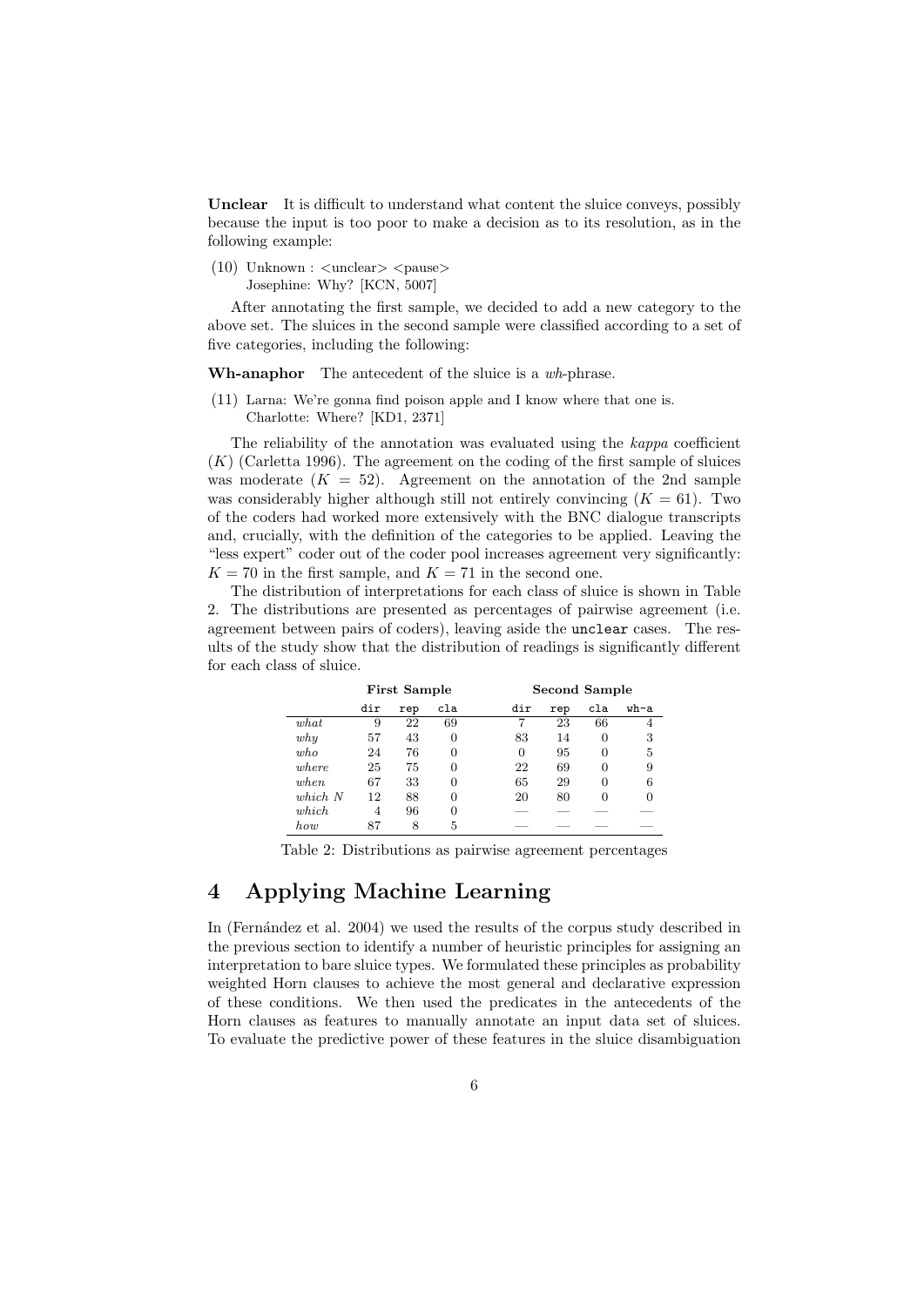task, we applied two machine learning algorithms to our data set: SLIPPER, a rule-based learning algorithm, and TiMBL, a memory-based system.

## 4.1 Experimental Setup

The input data set was generated from all three-way agreement instances plus those instances where there is agreement between the two more experienced coders, leaving out cases classified as unclear. We reclassified 9 instances in the first sample as  $wh$ -anaphor, and also included these data.<sup>5</sup> The total data set includes 351 datapoints. These were manually annotated according to the set of features shown in Table 3.

| Features | Informal Description                            | $\rm Values$        |
|----------|-------------------------------------------------|---------------------|
| sluice   | type of sluice                                  | what, $why, \ldots$ |
| mood     | mood of the antecedent utterance                | decl, n decl        |
| polarity | polarity of the antecedent utterance            | pos, neg, ?         |
| quant    | presence of a quantified expression             | yes, no, ?          |
| deictic  | presence of a deictic pronoun                   | yes, no, ?          |
| proper_n | presence of a proper name                       | yes, no, ?          |
| pro      | presence of a pronoun                           | yes, no, ?          |
| def_desc | presence of a definite description              | yes, no, ?          |
| wh       | presence of a wh word                           | yes, no, ?          |
| overt    | presence of any other potential ant. expression | yes, no, ?          |

#### Table 3: Features

We use a total of 10 features. All features are nominal. Except for the sluice feature that indicates the sluice type, they are all boolean, i.e. they can take as value either yes or no (decl, n decl for mood, and pos, neg for polarity). The features mood, polarity and frag refer to syntactic and semantic properties of the antecedent utterance as a whole. The remaining features, on the other hand, focus on a particular lexical item or construction contained in the utterance. They will take yes as a value if this element or construction exists and, it matches the semantic restrictions imposed by the sluice type. Unknown or irrelevant values are indicated by a question mark. This allows us to express, for instance, that the presence of a proper name is irrelevant to determining the interpretation of a where sluice, while it is crucial when the sluice type is who. The feature overt takes no as value when there is no overt antecedent expression. It takes yes when there is an antecedent expression not captured by any other feature, and it is considered irrelevant (question mark value) when there is an antecedent expression defined by another feature.

#### 4.2 SLIPPER and TiMBL

In our first experiment we use a rule-based learning algorithm called SLIPPER (for Simple Learner with Iterative Pruning to Produce Error Reduction) (Cohen and Singer 1999). We performed a 10-fold cross-validation on the total data

<sup>5</sup>We reclassified those instances in the first sample that had motivated the introduction of the wh-anaphor category for the second sample. Given that there were no disagreements involving this category, this reclassification was straightforward.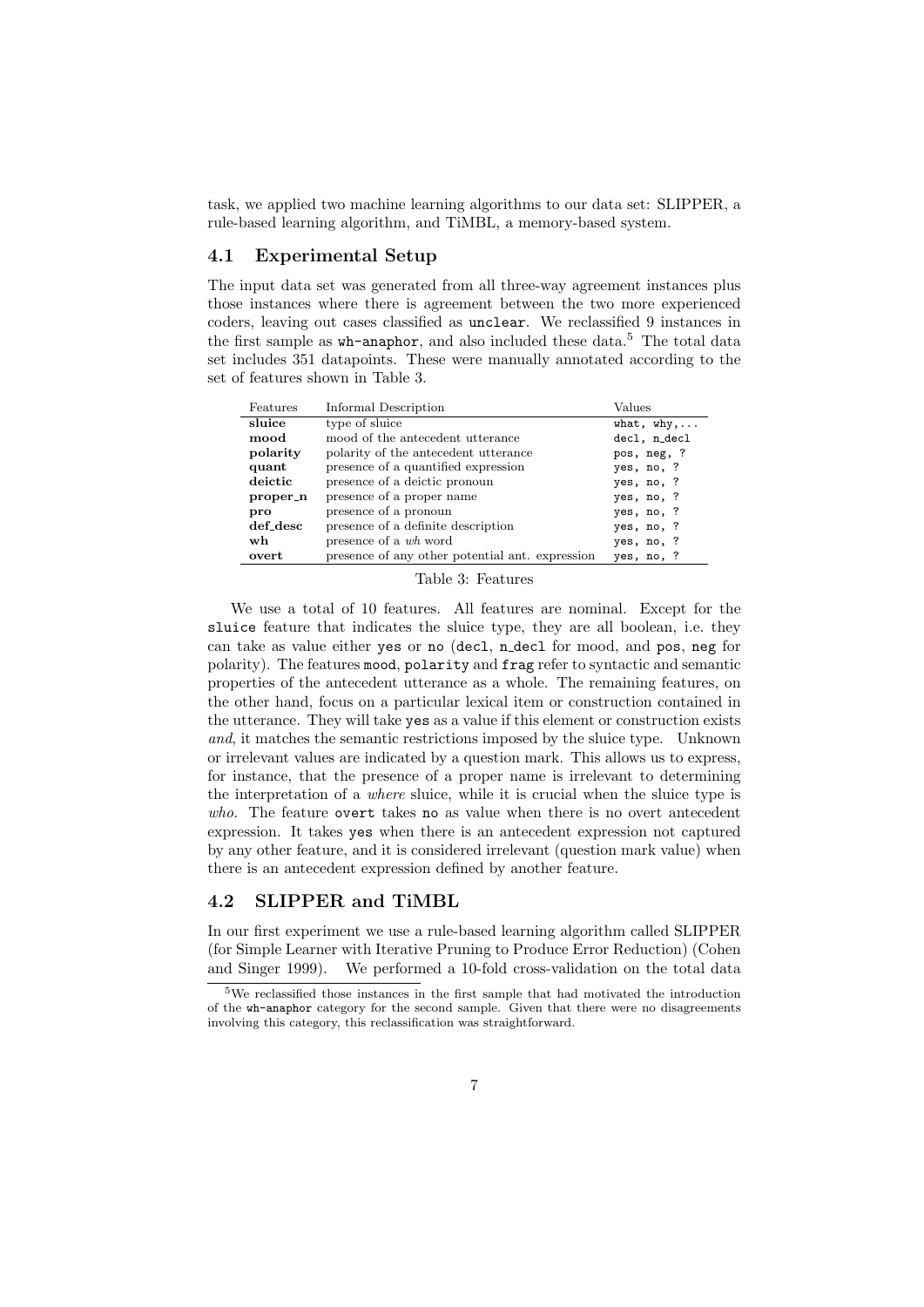set, obtaining an average success rate of 85%. For the holdout method, we held over 100 instances as a testing data, and used the remainder (251 datapoints) for training. This yielded a success rate of 89%.

For the second experiment we used TiMBL, a memory-based learning algorithm developed at Tilburg University (Daelemans et al. 2003). The results obtained are similar to those for SLIPPER. In 10-fold cross-validation TiMBL achieves an average success rate of 92%. Using the holdout method on the same training and testing data sets as SLIPPER, yields a success rate of 88%. Table 4 shows a slightly revised version of the results reported in (Fernandez et al. 2004).

|               | <b>SLIPPER</b> |        |       | <b>TiMBL</b> |        |        |
|---------------|----------------|--------|-------|--------------|--------|--------|
| Category      | Recall         | Prec.  | F1    | Recall       | Prec.  | F1     |
| direct        | 96.67          | 82.86  | 89.23 | 86.66        | 83.87  | 85.24  |
| reprise       | 87.04          | 92.16  | 89.52 | 87.03        | 92.15  | 89.51  |
| clarification | 83.33          | 83.33  | 83.33 | 83.33        | 71.42  | 76.91  |
| wh anaphor    | 80.00          | 100.00 | 88.89 | 100.00       | 100.00 | 100.00 |

Table 4: Accuracy Results

# 5 Automatic Feature Annotation

The results presented in (Fernández et al. 2004) were obtained using a manually annotated data set. In this section we describe a procedure for automatically assigning values to the features discussed above, and we report the results obtained from applying SLIPPER and TiMBL to the automatically annotated data set. In the next section, we compare all of these results with those of a simple frequency-based heuristic that assigns to each sluice type the category with the highest probability for that type.

#### 5.1 The Automatic Annotation Procedure

In order to automate the overall task of assigning a sluice interpretation category to bare wh-phrases in dialogue, we designed and implemented a procedure to automatically annotate our data set with the features shown in Table 3.

The procedure employs string searching and pattern matching techniques that exploit the SGML markup of the BNC. It relies crucially on the PoS information encoded in the corpus annotation. The BNC is annotated with a set of 57 PoS codes, known as the C5 tagset, plus 4 codes for punctuation tags. A list of these codes can be found in Burnard (2000). The  $\sim$  100 million words of the BNC were automatically tagged using the CLAWS system developed at Lancaster University (Garside 1987). The BNC PoS annotation process is described in detail in Leech et al. (1994).

Our annotation algorithm consists of three basic steps: First, it finds the antecedent utterance of each sluice in our sub-corpus. In the current version, we take the antecedent utterance to be the last sentence in the previous turn.<sup>6</sup>

 $6$ For an explanation of how sentences and turns are defined in the BNC see the BNC web site (http://www.hcu.ox.ac.uk/BNC/).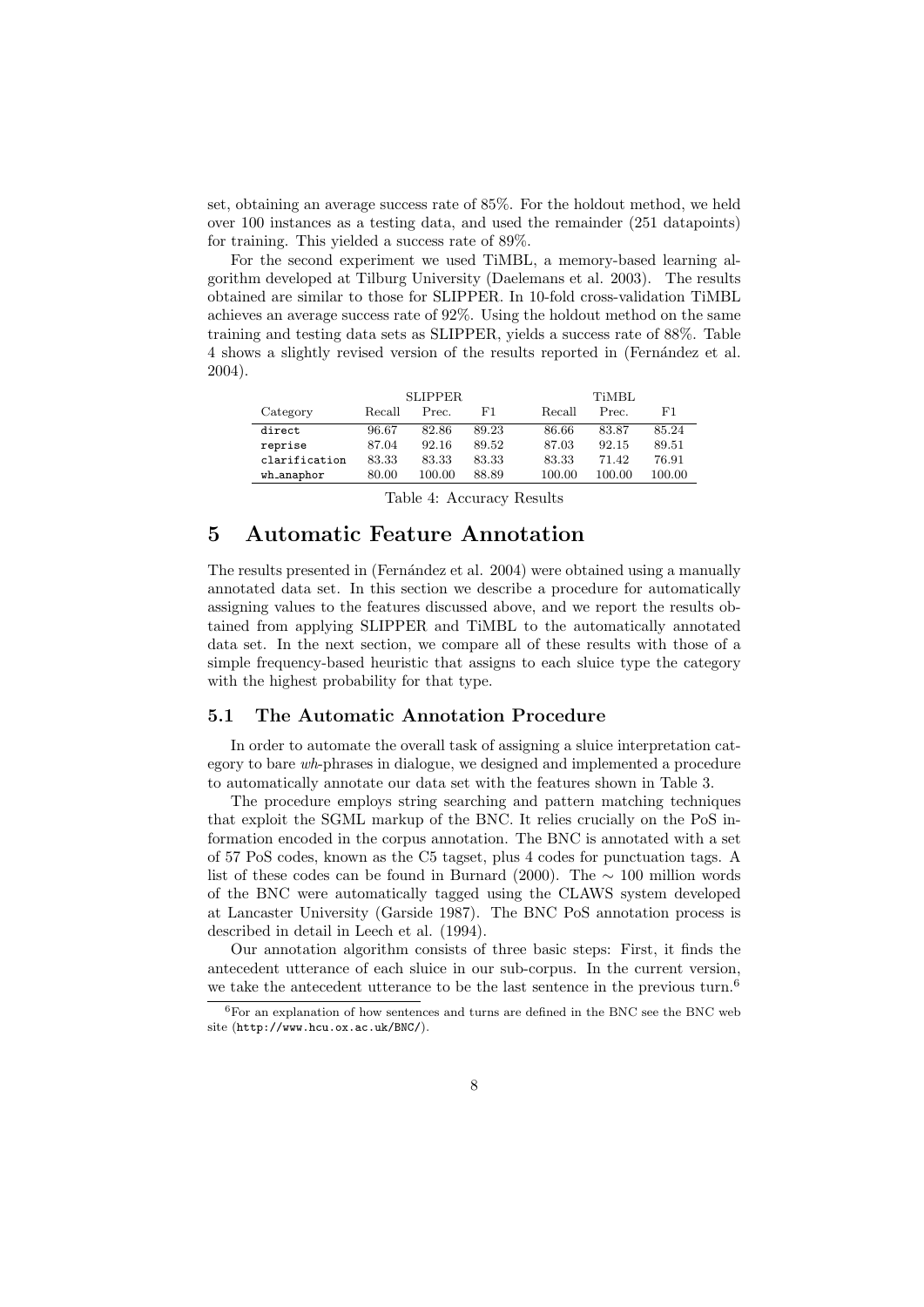| Feature  | Value  | Recall | Precision | F1     |
|----------|--------|--------|-----------|--------|
| mood     | dec1   | 88.69  | 91.35     | 90.00  |
|          | n_decl | 72.60  | 62.35     | 67.09  |
| polarity | pos    | 83.27  | 91.45     | 87.17  |
|          | neg    | 82.35  | 43.75     | 57.14  |
|          | ?      | 68.83  | 62.35     | 65.43  |
| quant    | yes    | 60.00  | 31.58     | 41.38  |
|          | no     | 55.51  | 82.93     | 66.50  |
|          | ?      | 66.28  | 38.26     | 48.51  |
| deictic  | yes    | 74.29  | 86.67     | 80.00  |
|          | no     | 97.87  | 93.88     | 95.83  |
|          | ?      | 97.66  | 100.00    | 98.81  |
| proper n | yes    | 82.61  | 90.48     | 86.36  |
|          | no     | 95.56  | 91.49     | 93.48  |
|          | ?      | 100.00 | 100.00    | 100.00 |
| pro      | yes    | 85.71  | 77.78     | 81.55  |
|          | no     | 66.67  | 87.50     | 75.68  |
|          | ?      | 96.92  | 95.09     | 96.00  |
| def_desc | yes    | 78.46  | 69.86     | 73.91  |
|          | no     | 82.08  | 79.82     | 80.93  |
|          | ?      | 93.89  | 100.00    | 96.85  |
| wh       | yes    | 66.67  | 100.00    | 80.00  |
|          | no     | 100.00 | 98.23     | 99.11  |
| overt    | yes    | 45.00  | 60.00     | 51.43  |
|          | no     | 85.25  | 73.24     | 78.79  |
|          | ?      | 84.21  | 90.72     | 87.34  |

Table 5: Results - Automatic Feature Annotation

Second, the features are given values independently of the sluice type, using PoS information. For instance, the presence of a tag <NP0> triggers a yes value for the feature **proper\_n**, while the tag <XX0>, which is assigned to the negative particle 'not' or 'n't', (partially) determines the value of the feature polarity.

Finally, the feature values are filtered according to the sluice type. A feature like **pro**, for example, is not relevant to disambiguate a why sluice. Why sluices will therefore assign a question mark ? value for this feature. The wh feature, on the other hand, will get a yes value if there is a wh-word in the antecedent utterance and this matches the sluice type to be disambiguated.

Our algorithm achieves 86% success rate with respect to the manual feature annotation. Table 5 shows the recall, precision and f-measure percentages obtained for the value of each feature. It can be seen that the features with lower scores are those that don't have a trivial PoS correlate. This is the case for quant (which would inlcude any potentially quantified expression, from indefinite pronouns, to definite descriptions and temporal and locative expressions) and overt, as well as mood and polarity. Features like deicitic, proper\_n and wh, on the other hand, obtain highly accurate results.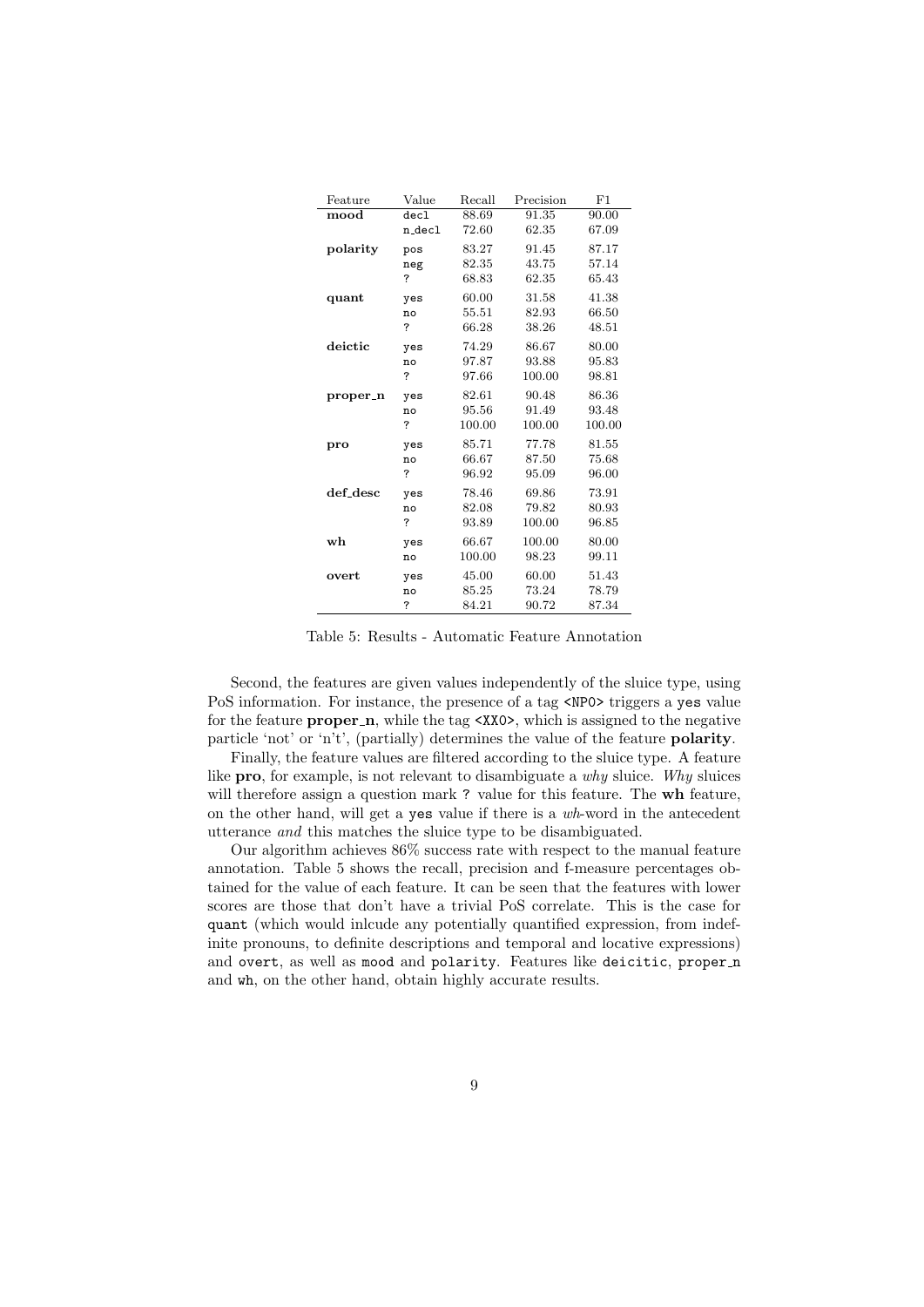## 5.2 SLIPPER and TiMBL again

Finally, we ran our machine learning algorithms again, but this time we used as input the automatically annotated data set. With the holdout method, both SLIPPER and TiMBL yielded a success rate of 79%, achieving very similar accuracy results for each category. In a 10-fold cross-validation TiMBL remains constant (79% average success rate), while SLIPPER drops 4% points (75%). Recall, precision, and f-measure percentages are given in Table 6.

|               | <b>SLIPPER</b> |        |       |        | <b>TiMBL</b> |       |  |
|---------------|----------------|--------|-------|--------|--------------|-------|--|
| Category      | Recall         | Prec.  | F1    | Recall | Prec.        | F1    |  |
| direct        | 83.33          | 71.43  | 76.92 | 83.33  | 71.42        | 76.91 |  |
| reprise       | 77.78          | 85.71  | 81.55 | 77.77  | 85.71        | 81.54 |  |
| clarification | 100.00         | 60.00  | 75.00 | 100.00 | 60.00        | 75.00 |  |
| wh anaphor    | 60.00          | 100.00 | 75.00 | 60.00  | 100.00       | 75.00 |  |

Table 6: Results - Automatically Annotated Data Set

# 6 A Simple Frequency-Based Heuristic

In section 3 we showed that distinct sluice types correspond to radically different distributions of sluice interpretations. In this section we consider a disambiguation heuristic that simply assigns to each sluice type the most probable reading, where the probability value of a reading is determined directly by its relative frequency. Following the distribution patterns reported in Table 2, our frequency-based heuristic specifies the following reading for each sluice type: what-clarification, why-direct, who-reprise, where-reprise, whendirect, which-reprise, whichN-reprise.

This heuristic performs surprisingly well, achieving a success rate of 74%. The accuracy results for each category are shown in Table 7. Using our machine learning algorithms on a data set manually annotated with the appropriate features we are able to improve this result 18% points using TiMBL and 11% points with SLIPPER. Using the automatic feature annotation as input, TiMBL achieves 5% points over the frequency-based result, and SLIPPER 1%. In the case of clarification, however, one gets better results assigning a clarification reading to all what sluices than using automatically annotated features to disambiguate between readings. This indicates that we should aim for a better identification of the context on which a clarification reading depends.

| Category      | Recall | Precision | F1    |
|---------------|--------|-----------|-------|
| direct        | 72.64  | 67.54     | 70.00 |
| reprise       | 79.31  | 80.50     | 79.90 |
| clarification | 100.00 | 64.86     | 78.69 |
| wh anaphor    | 0.00   | 0.00      | 0.00  |

Table 7: Simple Frequency-Based Heuristic

The fact that our frequency-based heuristic achieves a relatively high degree of success indicates that the raw unconditional probability values for the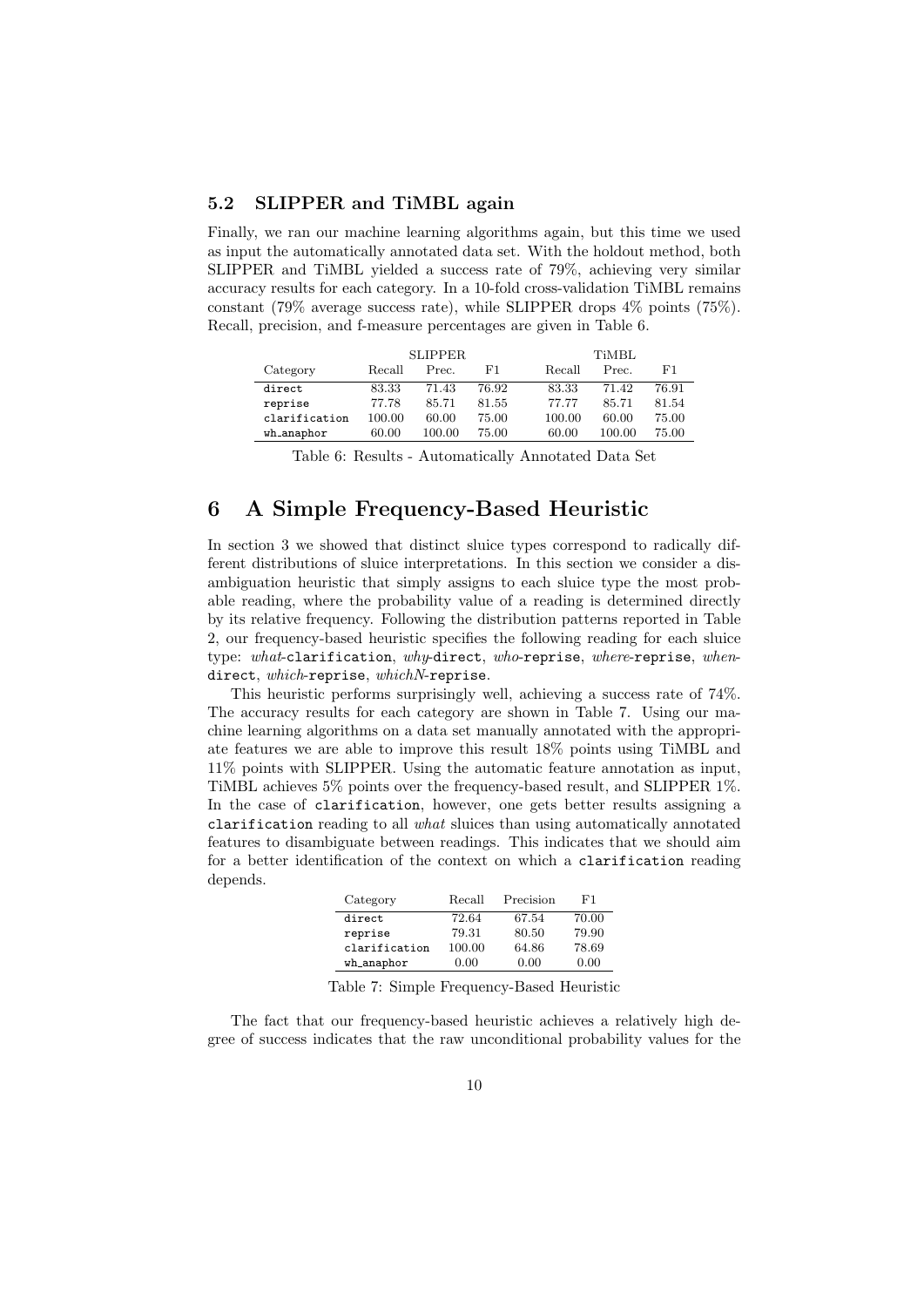possible sluice readings of sluice types are a good rough guide for predicting sluice interpretation. We improve these results significantly by conditioning classification on a set of features. This effectively gives us conditional probabilities for sluice readings. The performance of these conditional probabilities depends upon the accuracy of the feature annotation. When feature accuracy declines under automatic annotation, the conditional probabilities converge on the raw probabilities These comparative results suggest that future work should seek to improve the accuracy of our feature annotation procedure through error analysis.

# 7 Conclusions and Future Work

We have formulated the problem of identifying the correct reading of a sluice in dialogue as the task of devising a reliable procedure for classifying it according to a set of possible interpretations.

We have presented a small set of features for annotating a dialogue corpus from which we can extract reasonably reliable methods for assigning interpretational classifications to wh-fragment questions through machine learning techniques. They can be identified by an automatic procedure that relies solely on the PoS marking of the corpus. When we compared the results of our two machine learning systems to a simple probabilistic classification algorithm that uses the frequency counts associated with each sluice-type, we found that, although the algorithm performs surprisingly well, machine learning applied to our features yields a substantial improvement in success of classification.

Besides refining our automatic feature annotation method to achieve a more accurate basis for wh-fragment classification, we are currently extending the approach presented here to other kinds of non-sentential utterances in dialogue. The results obtained so far in the classification of a wider range of fragments, although still preliminary, are certainly encouraging. In the next phase of our research we aim at integrating the fragment classification procedures into our dialogue interpretation system.

# References

- Burnard, L. (2000). Reference Guide for the British National Corpus (World Edition). Oxford Universtity Computing Services. Accessible from: ftp://sable.ox.ac.uk/pub/ota/BNC/.
- Carletta, J. (1996). Assessing agreement on classification tasks: the kappa statistics. Computational Linguistics  $2(22)$ , 249-255.
- Chung, S., W. Ladusaw, and J. McCloskey (1995). Sluicing and logical form. Natural Language Semantics 3, 239–282.

Clark, H. H. (1996). Using Language. Cambridge University Press.

Cohen, W. and Y. Singer (1999). A simple, fast, and effective rule learner. In Proc. of the 16th National Conference on AI.